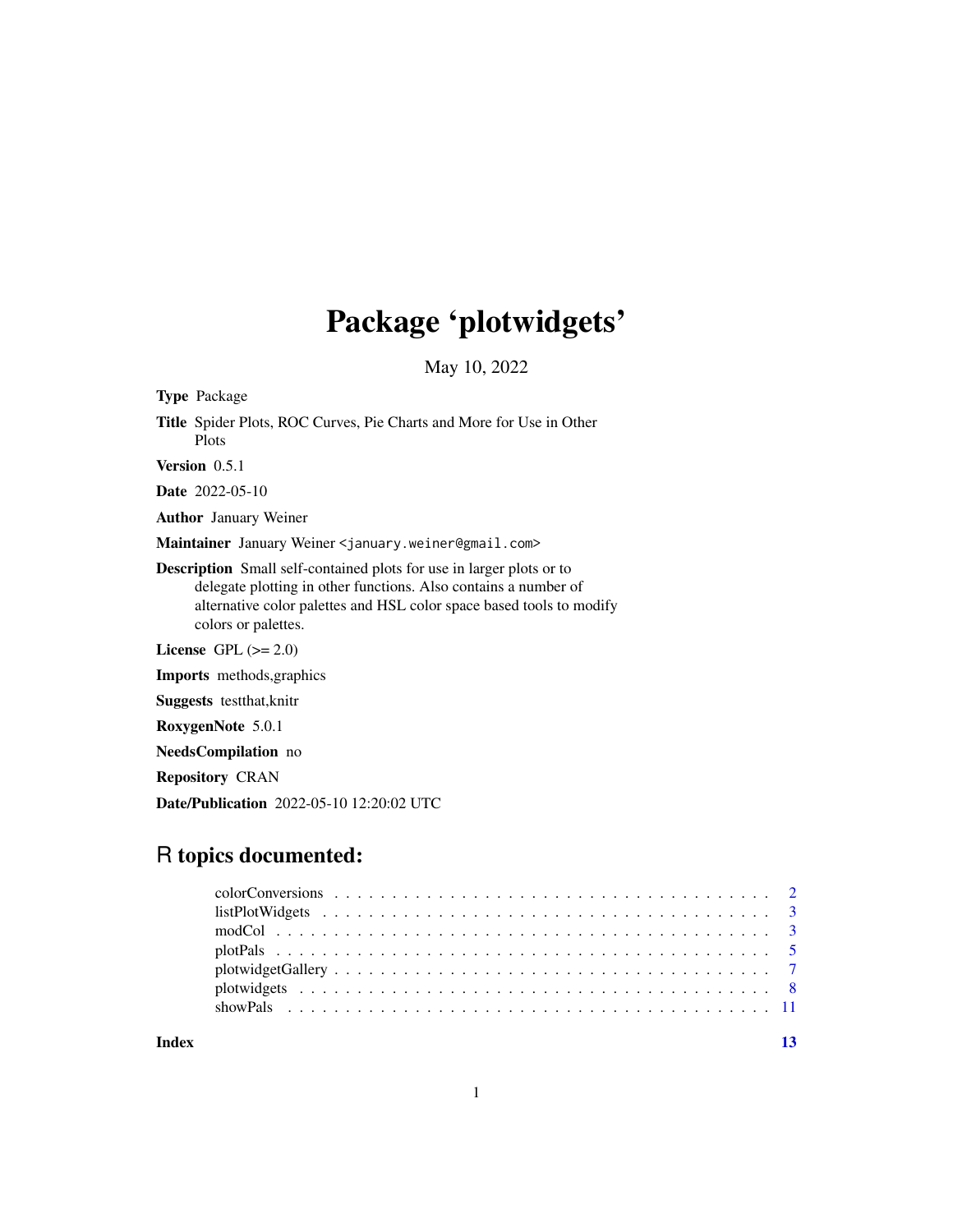<span id="page-1-0"></span>

#### <span id="page-1-1"></span>**Description**

Convert colors from and to RGB and HSL formats

#### Usage

col2rgb.2(col) col2hsl(col) hsl2col(hsl) rgb2col(rgb) rgb2hsl(rgb) hsl2rgb(hsl)

#### **Arguments**

| col | a character vector with colors to convert (palette)                              |
|-----|----------------------------------------------------------------------------------|
| hsl | a numeric matrix with three or four rows (hue, saturation, luminosity and alpha) |
| rgb | a numeric matrix with three or four rows (red, green, blue and alpha)            |

# Details

These functions convert between RGB and HSL color spaces, and character vectors which contain color names or hash-encoded RGB values ("#FFCC00").

All functions support an alpha channel. For example, unlike the grDevices::col2rgb, col2rgb.2 returns a matrix with four rows: three for R, G and B channels and one for the alpha channel.

#### Value

col2rgb.2 and col2hsl return a four-row matrix. rgb2col and hsl2col return a character vector.

# Functions

- col2rgb.2: Convert a character vector of color names (palette) to a matrix with RGB values
- col2hsl: Convert a character vector of color names (palette) to a matrix with HSL values
- hsl2col: Convert hsl matrix (3 or 4 row) to character vector of color names
- rgb2col: Convert rgb matrix (3 or 4 row) to character vector of color names
- rgb2hsl: Convert a 3- or 4-row matrix of RGB(A) values to a matrix of HSL(A) values
- hsl2rgb: Convert a matrix of HSL values into a matrix of RGB values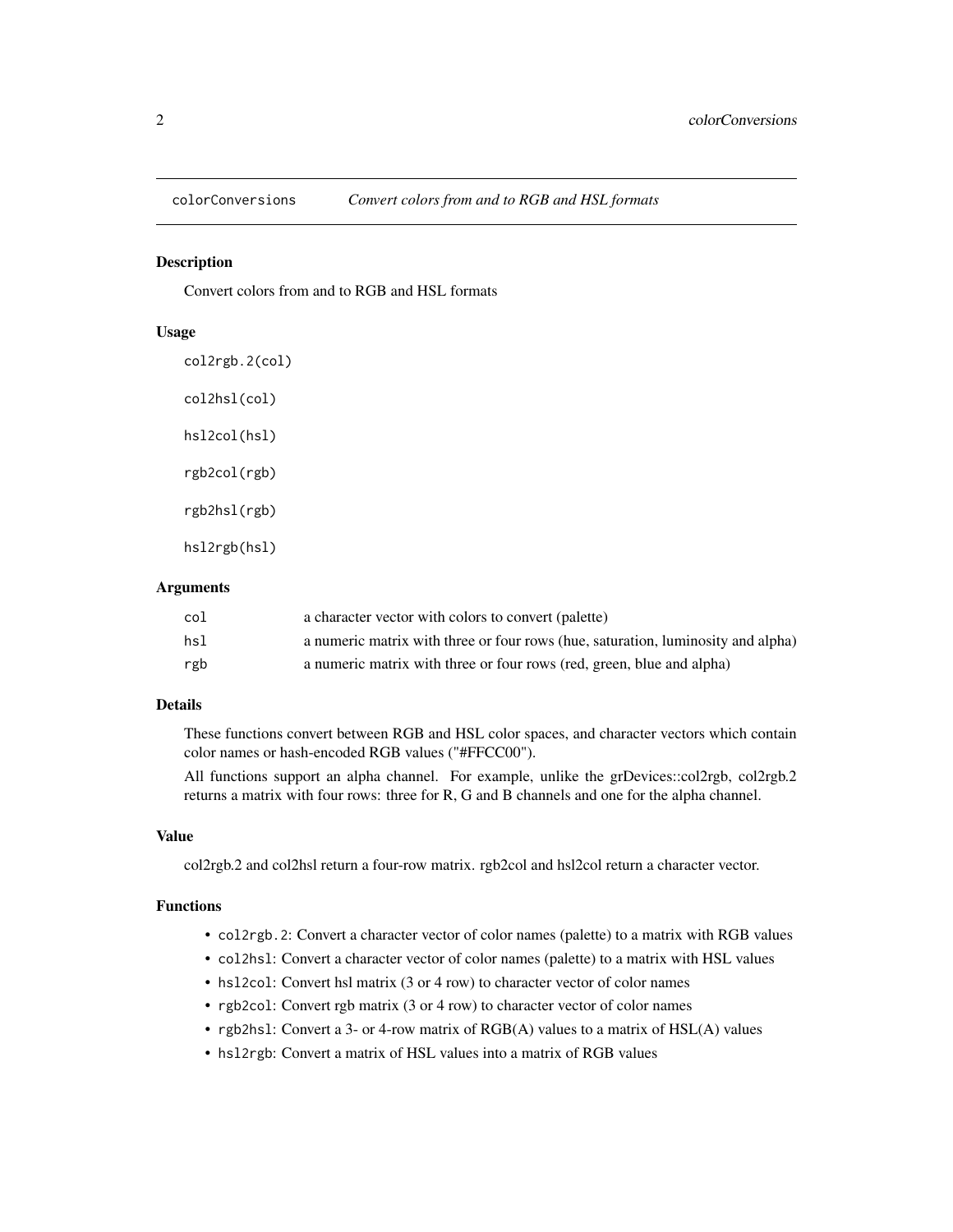# <span id="page-2-0"></span>listPlotWidgets 3

# See Also

[modCol](#page-2-1), [modhueCol](#page-2-2), [darkenCol](#page-2-2), [saturateCol](#page-2-2)

# Examples

```
haze <- plotPals("haze")
col2rgb(haze)
col2hsl(haze)
```
<span id="page-2-3"></span>listPlotWidgets *List available plot widgets*

# Description

List available plot widgets

# Usage

```
listPlotWidgets()
```
# Details

Simply print out all available wigdets. A list containing the widget function is returned invisibly.

# Value

Invisibly returns a named list of widget functions

#### Examples

listPlotWidgets()

<span id="page-2-1"></span>modCol *Modify colors*

# <span id="page-2-2"></span>Description

Modify colors by shading, saturating and changing hue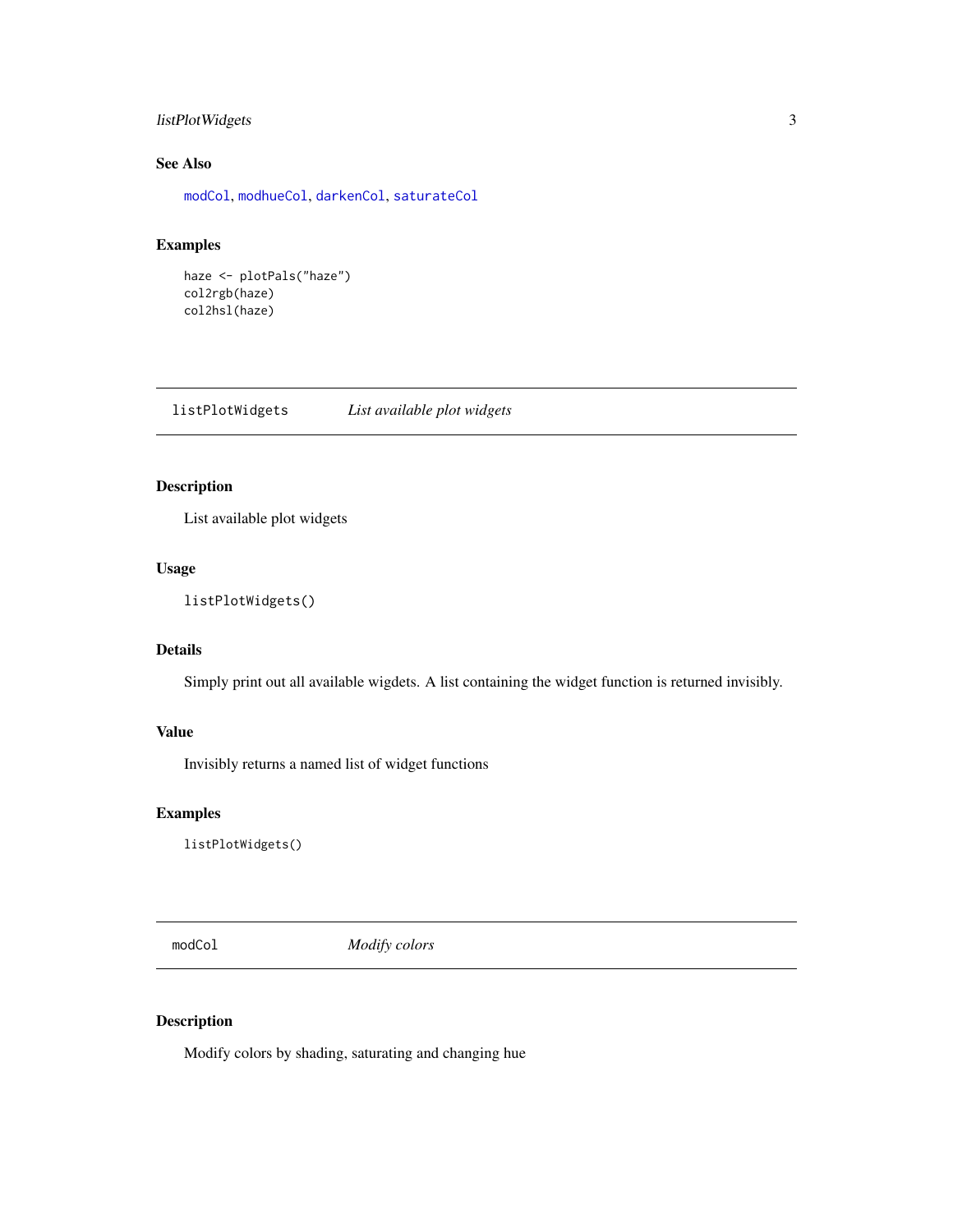#### 4 modCol

#### Usage

```
modCol,col, darken = 0, saturate = 0, modhue = 0)
saturateCol(col, by = \theta)
darkenCol(col, by = 0)modhueCol(col, by = \theta)
contrastcol(col, alpha = NULL)
```
#### Arguments

| col      | a character vector of colors (palette) to modify $-$ a character vector |
|----------|-------------------------------------------------------------------------|
| darken   | Use negative values to lighten, and positive to darken.                 |
| saturate | Use negative values to desaturate, and positive to saturate             |
| modhue   | Change the hue by a number of degrees $(0-360)$                         |
| by       | parameter for the saturate Col, darken Col and modhue Col functions     |
| alpha    | alpha value (from 0, transparent, to 255, fully opaque)                 |

# Details

This function use the HSL (hue, saturation, luminosity) scheme to modify colors in a palette.

modCol is just a wrapper for the other three functions allowing to modify three parameters in one go.

saturateCol, darkenCol and modhueCol modify the saturation, luminosity and hue in the HSL color model.

contrastcol() returns black for each light color (with  $L > 0.5$ ) and white for each dark color (with  $L$  $< 0.5$ ).

#### Value

a character vector containing the modified palette

# Functions

- saturateCol: Change the saturation of a color or palette by a fraction of "by"
- darkenCol: Modify the darkness of a color or palette (positve by darken, negative by lighten)
- modhueCol: Modify the hue of a character vector of colors by by degrees
- contrastcol: Return white for dark colors, return black for light colors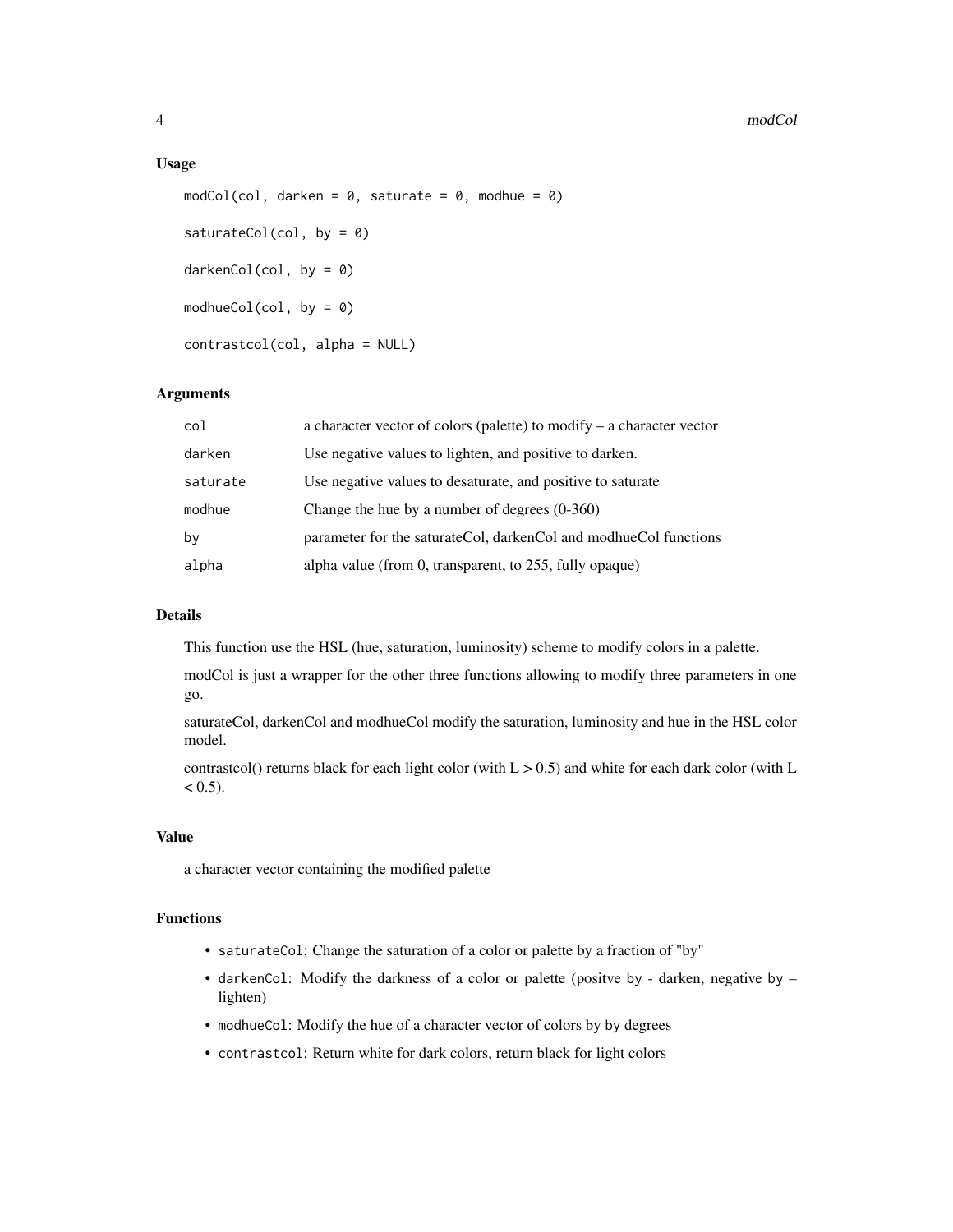#### <span id="page-4-0"></span>plotPals 5

#### Examples

```
plot.new()
## Loop over a few saturation / lightess values
par(usr=c(-0.5, 0.5, -0.5, 0.5))
v <- c(10, 9, 19, 9, 15, 5)
pal <- plotPals("zeileis")
for(sat in seq.int(-0.4, 0.4, length.out=5)) {
  for(lgh in seq.int(-0.4, 0.4, length.out=5)) {
    cols <- saturateCol(darkenCol(pal, by=sat), by=lgh)
    wgPlanets(x=sat, y=lgh, w=0.16, h=0.16, v=v, col=cols)
  }
}
axis(1)
axis(2)
title(xlab="Darkness (L) by=", ylab="Saturation (S) by=")
## Now loop over hues
a2xy <- function(a, r=1, full=FALSE) {
  t <- pi/2 - 2 * pi * a / 360
 list(x=r * cos(t), y=r * sin(t))
}
plot.new()
par(usr=c(-1,1,-1,1))
hues <- seq(0, 360, by=30)
pos <- a2xy(hues, r=0.75)
for(i in 1:length(hues)) {
  cols <- modhueCol(pal, by=hues[i])
  wgPlanets(x=pos$x[i], y=pos$y[i], w=0.5, h=0.5, v=v, col=cols)
}
pos \leq -a2xy(hues[-1], r=0.4)text(pos$x, pos$y, hues[-1])
```
plotPals *Return all or selected color palettes*

#### Description

Return all or selected color palettes from the plotwidget palette set

#### Usage

 $plotPals(pal = NULL, alpha = 1, drop.alpha = TRUE)$ 

#### Arguments

pal Name of the palette(s) to return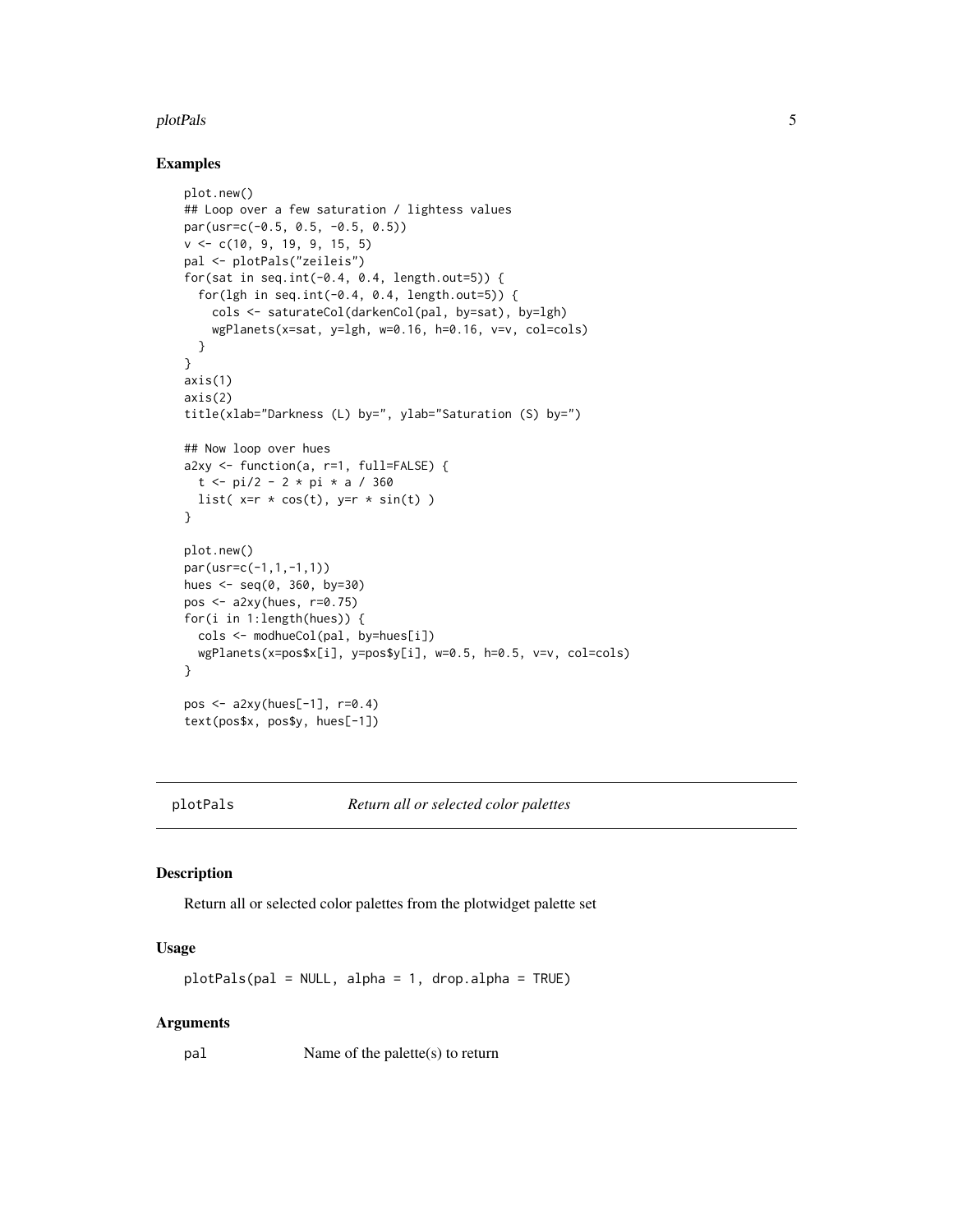<span id="page-5-0"></span>6 between the control of the control of the control of the control of the control of the control of the control of the control of the control of the control of the control of the control of the control of the control of th

| alpha      | Control transparency - set alpha channel to alpha (0 - fully transparent, 1 - fully<br>opaque)                        |
|------------|-----------------------------------------------------------------------------------------------------------------------|
| drop.alpha | If true, and if alpha is NULL, the "FF" string of the alpha channel will not be<br>attached to the produced RGB codes |

# Details

The plotwidgets package contains a number of predefined palettes, different from those in RColor-Brewer.

- default: a standard, relatively safe (see below) palette
- safe: safe for color blind persons, based on Wang B. "Points of view: Color blindeness", Nature Methods 8, 441(2011)
- neon: a bright palette suitable for drawing on dark backgrounds
- pastel: a dimmed pastel palette
- haze: very delicate pastel colors
- dark: same hues as haze, but much darker
- grey: different shades of grey
- alphabet: based on "A colour alphabet..." by Paul Green-Armytage
- few: a palette based on Stephen Few's book
- zeileis: based on Zeileis et al. 2009
- vizi: automatically generated palette



You can get all the names of palettes with names(plotPals()), and showcase them with showPalettes(). Furthermore, you can use the pal parameter to [plotwidgetGallery](#page-6-1) to see how this palette looks like with different plot widgets.

# Value

Either a list of palettes, or (if only one palette was selected) a character vector with colors

# See Also

[col2rgb.2](#page-1-1), [rgb2col](#page-1-1), [hsl2col](#page-1-1), [col2hsl](#page-1-1), [modCol](#page-2-1), [modhueCol](#page-2-2), [darkenCol](#page-2-2), [saturateCol](#page-2-2)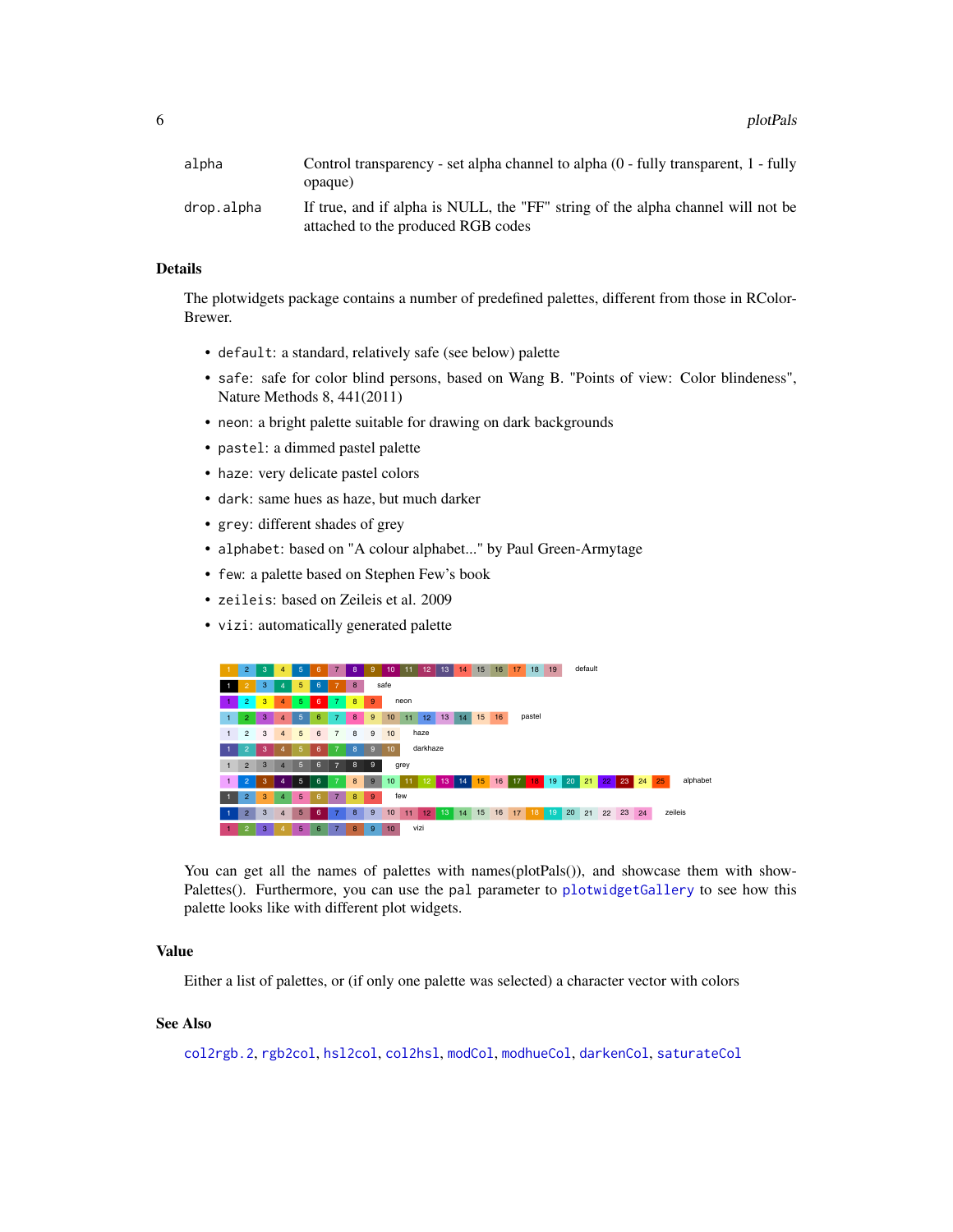# <span id="page-6-0"></span>plotwidgetGallery 7

# Examples

safe <- plotPals("safe") # colorblind-safe palette plotwidgetGallery(pal=safe)

<span id="page-6-1"></span>plotwidgetGallery *A showcase of all plot types available in plotwidgets*

# Description

A showcase of all plot types available in plotwidgets

# Usage

```
plotwidgetGallery(theme = "default", pal = NULL, ...)
```
# Arguments

| theme    | sets both the palette and a suitable bakckground (e.g. dark for "neon") |
|----------|-------------------------------------------------------------------------|
| pal      | color palette to use (a character vector with colors)                   |
| $\cdots$ | all subsequent parameters will be passed to the plot Widget() function. |

# Details

plotwidgetGallery() simply draws all available plot widgets on a single plot.



#### Value

Invisibly returns the example data used to generate the plots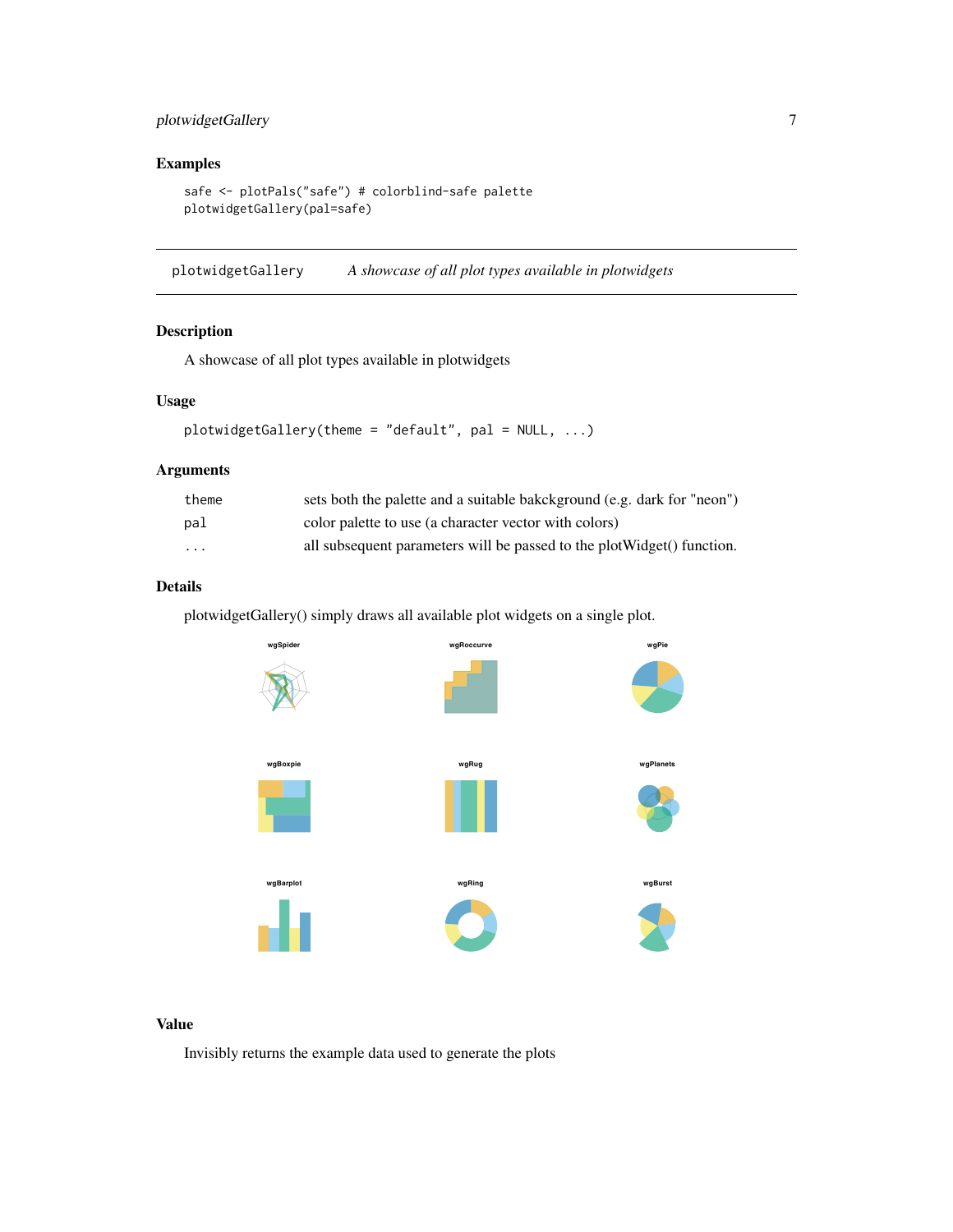#### Examples

```
plotwidgetGallery()
## automatically set black bg
plotwidgetGallery(theme="neon")
## yuck, ugly:
plotwidgetGallery(pal=c("red", "#FF9900", "blue", "green", "cyan", "yellow"))
## much better:
plotwidgetGallery(pal=plotPals("pastel", alpha=0.8))
```
plotwidgets *Plot widgets*

#### <span id="page-7-1"></span>**Description**

A collection of plotting widgets (pie charts, spider plots etc.)

#### Usage

```
plotWidget(type = "pie", x = 0.5, y = 0.5, w = 1, h = 1, v,
 col = NULL, border = NA, new = FALSE, aspect = 1, ...)
wgPie(x = 0.5, y = 0.5, w = 1, h = 1, v, col = NULL, border = NA,new = FALSE, res = 100, aspect = 1, adj = 0, labels = NULL,label.params = NULL)
wgRing(x = 0.5, y = 0.5, w = 1, h = 1, v, col = NULL, border = NA,new = FALSE, res = 100, aspect = 1, adj = 0, start = 0.5,
 labels = NULL, label.params = NULL)
wgPlanets(x = 0.5, y = 0.5, w = 1, h = 1, v, col = NULL,
 border = NA, new = FALSE, res = 100, aspect = 1, adj = 0,
 labels = NULL, label.params = NULL)
wgBurst(x = 0.5, y = 0.5, w = 1, h = 1, v, col = NULL, border = NA,new = FALSE, res = 100, aspect = 1, adj = 0, max = NULL,
 labels = NULL, label.params = NULL)wgRug(x = 0.5, y = 0.5, w = 1, h = 1, v, col = NULL, border = NA,labels = NULL, label.params = NULL, new = FALSE, aspect = NULL,
 horizontal = TRUE, rev = FALSE)
wgBarplot(x = 0.5, y = 0.5, w = 1, h = 1, v, col = NULL,border = NA, labels = NULL, label.params = NULL, new = FALSE,
  aspect = NULL, max = NULLwgBoxpie(x = 0.5, y = 0.5, w = 1, h = 1, v, col = NULL, border = NA,labels = NULL, labels = NULL, leb = 1, new = FALSE, aspect = 1,
```
<span id="page-7-0"></span>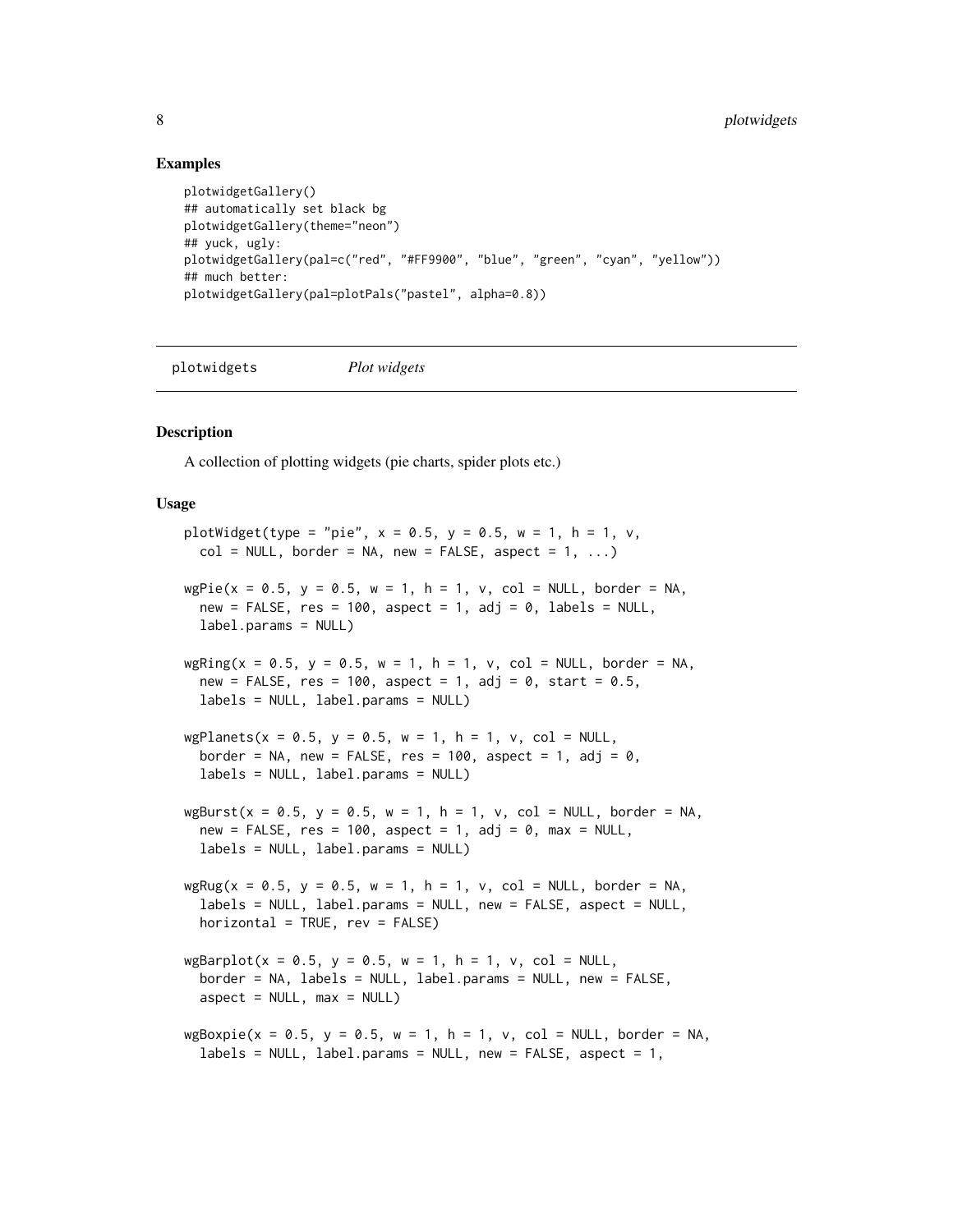# plotwidgets 9

```
grid = 3)wgRoccurve(x = 0.5, y = 0.5, w = 1, h = 1, v, col = NULL,border = NA, new = FALSE, fill = FALSE, lwd = 1, aspect = 1)
wgSpider(x = 0.5, y = 0.5, w = 1, h = 1, v, col = NULL, border = NA,
 new = FALSE, min = NA, max = NA, tick.labels = FALSE, fill = FALSE,
 lwd = 1, aspect = 1)
```
# Arguments

| type         | what kind of plot. To list all available plot types, use listPlotWidgets. Instead<br>of the canonical name such as "wgSpider", you can simply use "spider"               |
|--------------|--------------------------------------------------------------------------------------------------------------------------------------------------------------------------|
| x, y         | coordinates at which to draw the plot                                                                                                                                    |
| w, h         | width and height of the plot                                                                                                                                             |
| V            | sizes of the slices                                                                                                                                                      |
| col          | character vector with colors (palette). A default palette is chosen if the argument<br>is NULL                                                                           |
| border       | color of the border. Use NA (default) for no border, and NULL for a border in<br>the par("fg") color. No effect in spider plots.                                         |
| new          | Whether to call plot.new() before drawing the widget                                                                                                                     |
| aspect       | the actual ratio between screen width and screen height. Parameters w and h<br>will be scaled accordingly.                                                               |
| .            | Any further arguments passed to plotting functions                                                                                                                       |
| res          | for pies, rings, planets and bursts: resolution (number of polygon edges in a full<br>circle)                                                                            |
| adj          | for spider plots, burst plots, planet plots and pies: adjust the start by "adj" de-<br>grees. For example, to turn the plot clockwise by 90 degrees, use adj=90          |
| labels       | character vector                                                                                                                                                         |
| label.params | a named list with arguments passed to text() for drawing labels (e.g. cex, col<br>$etc.$ )                                                                               |
| start        | For ring plots, the inner radius of the ring                                                                                                                             |
| max          | For burst plots – a maximum value used to scale other values to make different<br>plots comparable. For spider plots: the maximum of the scale on spider plot<br>spikes. |
| horizontal   | for rug plots: whether the stacked bar should be horizontal (default), or vertical                                                                                       |
| rev          | logical, for rug plots: right to left or top to bottom rather than the default left to<br>right or bottom to top                                                         |
| grid         | boxpie only: the grid over which the areas are distributed. Should be roughly<br>equal to the number of areas shown.                                                     |
| fill         | for spider plots and roc curves: whether to draw filled polygons rather than lines                                                                                       |
| lwd          | Line width to use                                                                                                                                                        |
| min          | For spider plots: the minimum of the scale on spider plot spikes                                                                                                         |
| tick.labels  | For spider plots: labels for the scale ticks                                                                                                                             |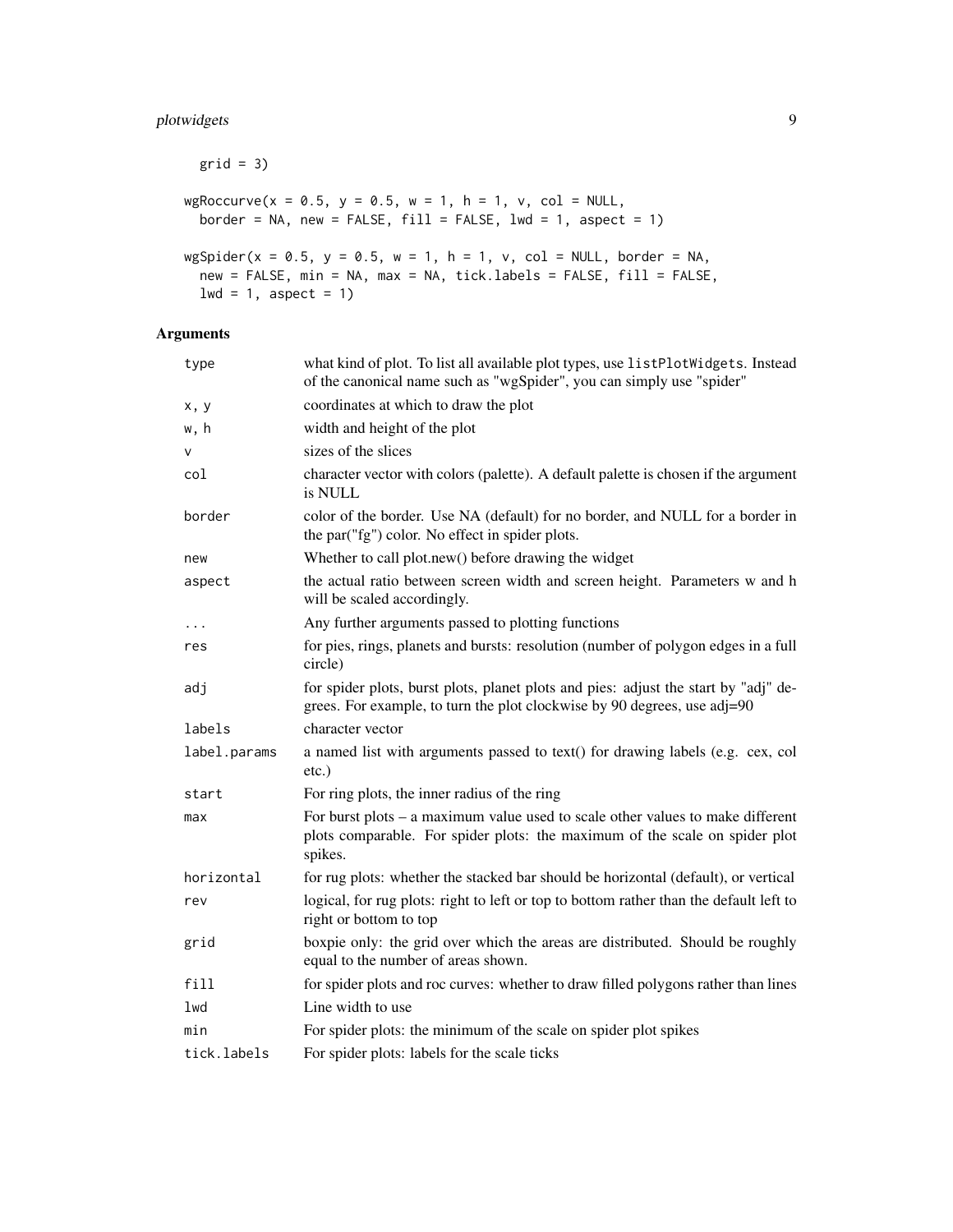#### <span id="page-9-0"></span>Details



A widget here is a mini-plot which can be placed anywhere on any other plot, at an area specified by the center point coordinates x and y, and width and height. The widgets do not influence the layout of the plot, or change any parameters with par(); it only uses basic graphic primitives for maximal compatibility.

The plotWidget() function is a generic to call the available widgets from one place. Any widgetspecific parameters are passed on through the ellipsis (...). See the documentation for specific widgets for more information. Use the functions [listPlotWidgets](#page-2-3) and [plotwidgetGallery](#page-6-1) to see available widgets.

The pie function draws a simple pie chart at specified coordinates with specified width, height and color. The rug function draws a corresponding rug plot, while boxpie creates a "rectangular pie chart" that is considered to be better legible than the regular pie.

#### Functions

- wgPie: pie() draws a pie chart with width w and height h at coordinates  $(x,y)$ . The angle width of the slices is taken from the numeric vector v, and their color from the character vector col. Note that one of the main goals of the plotwidget package is to give sufficient alternatives to pie charts, hoping to help eradicate pie charts from the surface of this planet.
- wgRing: A pie with the center removed.
- wgPlanets: Produces a circular arrangement of circles, which vary in their size proportionally to the values in v.
- wgBurst: Burst plots are similar to pies. However, instead of approximating numbers by arc length, wgBurst approximates by area, making the pie slices stand out from the plot in the process.
- wgRug: A stacked, horizontal or vertical bar plot.
- wgBarplot: A minimalistic bar plot. Use the max paramter to scale the bars on several different widgets to the same value.
- wgBoxpie: Rectangular pies are thought to represent information better than pies. Here, the values in v correspond to areas rather than angles, which makes it easier to interpret it visually.
- wgRoccurve: This is one of two wigets that take use a different data type. wgRoccurve takes either a vector of T/F values, or a list of such vectors, and draws a ROC curve for each of these vectors.
- wgSpider: Spider plots can illustrate multivariate data. Different spikes may illustrate different variables, while different lines correspond to different samples – or vice versa. Consequently, wgSpider accepts either a vector (for a single line) or a matrix (in which each column will correspond to a single line on the plot). The length of the vector (or the number of rows in the matrix) corresponds to the number of spikes on the spider plot.

#### See Also

[wgPie](#page-7-1), [wgBoxpie](#page-7-1), [wgSpider](#page-7-1), [wgRug](#page-7-1), [wgBurst](#page-7-1), [wgRing](#page-7-1), [wgBarplot](#page-7-1), [wgPlanets](#page-7-1), [wgRoccurve](#page-7-1)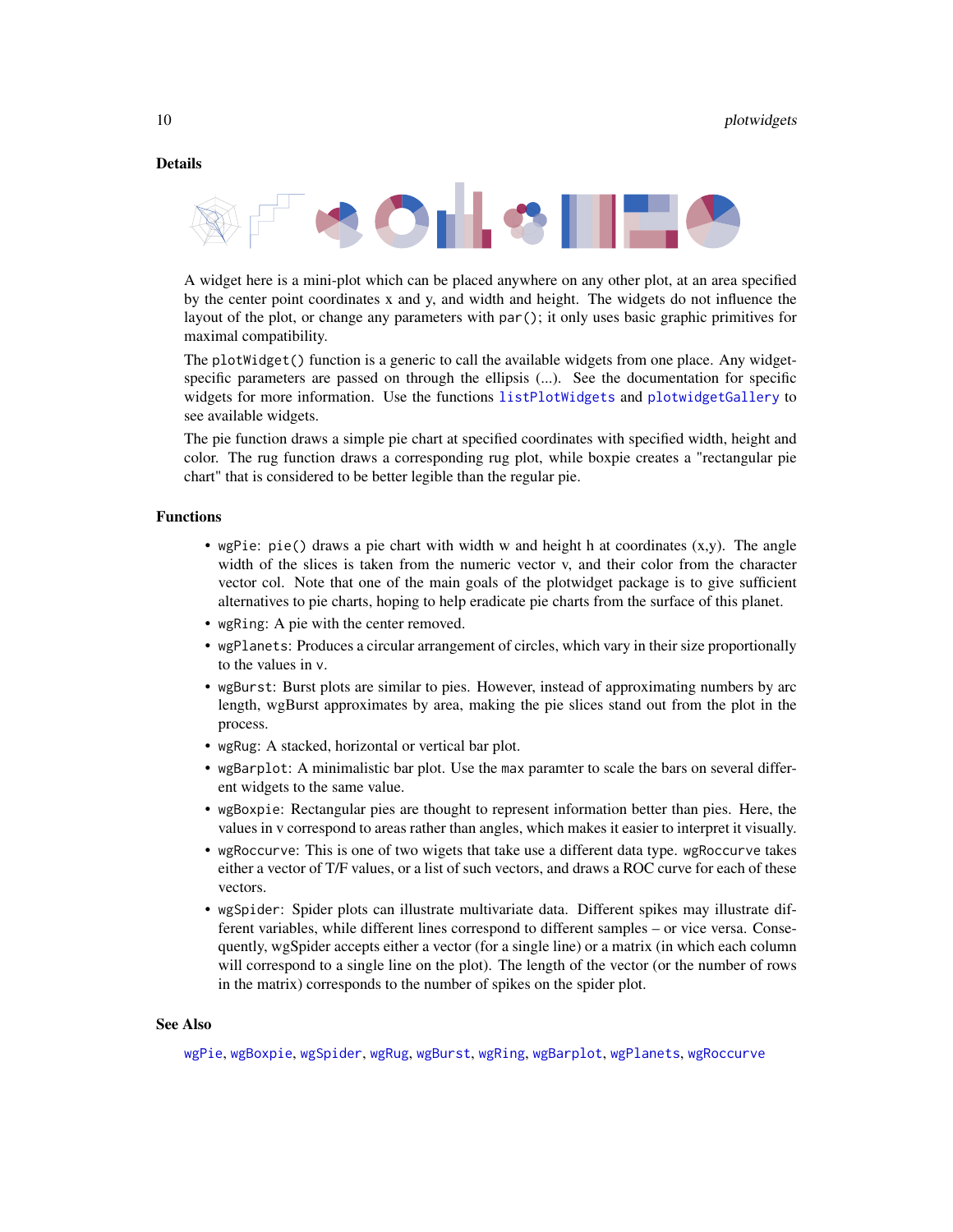#### <span id="page-10-0"></span>showPals 2012 and 2013 and 2013 and 2013 and 2013 and 2013 and 2013 and 2013 and 2013 and 2013 and 2013 and 2013 and 2013 and 2013 and 2013 and 2013 and 2013 and 2013 and 2013 and 2013 and 2013 and 2013 and 2013 and 2013 a

#### Examples

```
# demonstration of the three widgets
plot.new()
par(usr=c(0,3,0,3))
v \leq c(7, 5, 11)col <- plotPals("safe")
b <- "black"
wgRug(0.5, 1.5, 0.8, 0.8, v=v, col=col, border=b)
wgPie(1.5, 1.5, 0.8, 0.8, v=v, col=col, border=b)
wgBoxpie(2.5, 1.5, 0.8, 0.8, v=v, col=col, border=b)
# using pie as plotting symbol
plot(NULL, xlim=1:2, ylim=1:2, xlab="", ylab="")
col <- c("#cc000099", "#0000cc99")
for(i in 1:125) {
  x \leftarrow runif(1) + 1y \le- runif(1) + 1
  wgPie( x, y, 0.05, 0.05, c(x,y), col)
}
# square filled with box pies
n < -10w \le h \le -1/(n+1)plot.new()
for(i in 1:n) for(j in 1:n)
 wgBoxpie(x=1/n*(i-1/2), y=1/n*(j-1/2), w, h,
 v=runif(3), col=plotPals("zeileis"))
```
#### showPals *Demonstrate selected palettes*

#### Description

Show a plot demonstrating all colors in the provided palettes

#### Usage

```
showPals(pal = NULL, numbers = T)
```
# Arguments

| pal     | Either a character vector of colors or a list of character vectors |
|---------|--------------------------------------------------------------------|
| numbers | On each of the colors, show a number                               |

# Examples

## Show all palettes in plotwidget showPals(plotPals())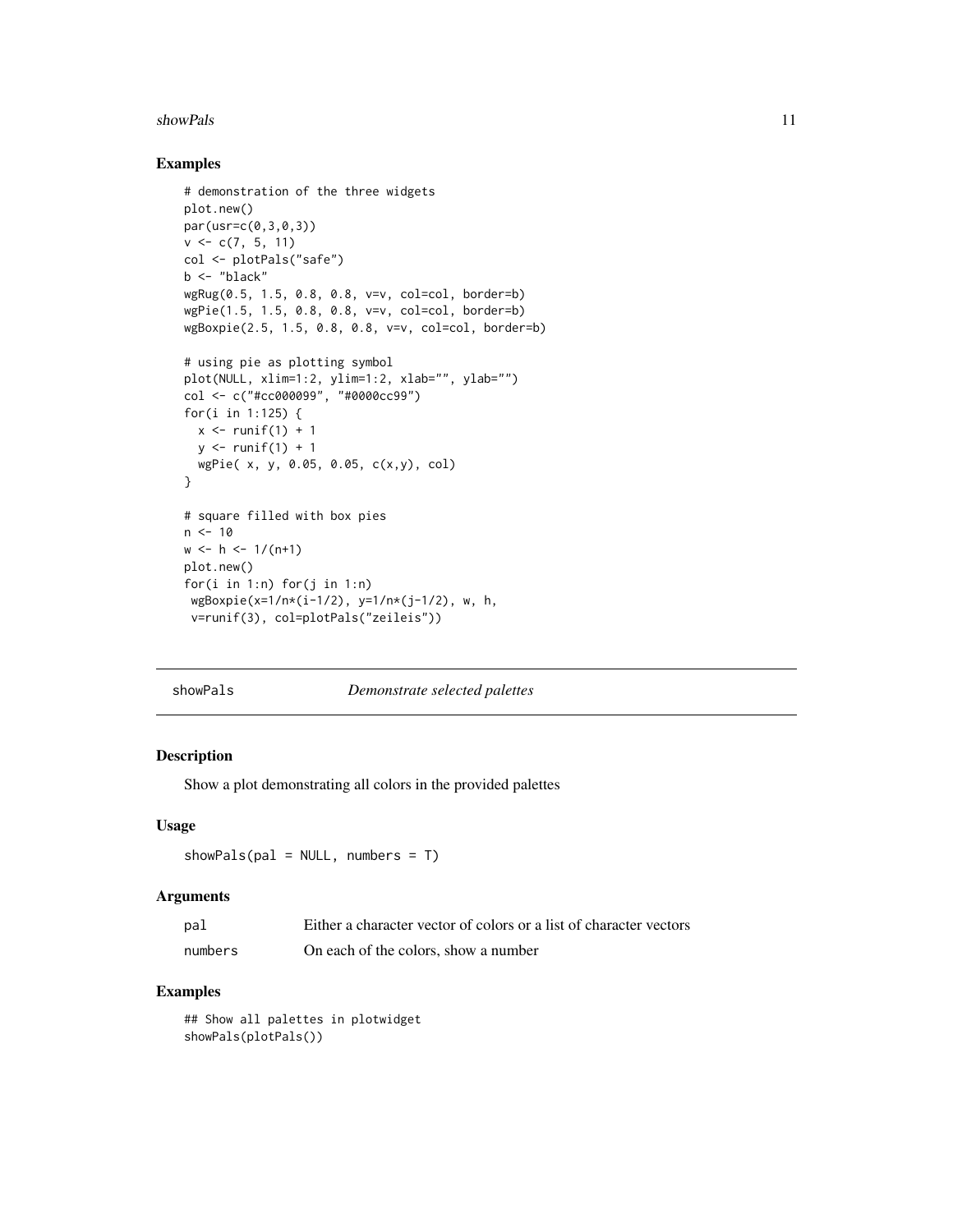12 showPals

## Show just a few colors showPals(c("red", "green", "blue"))